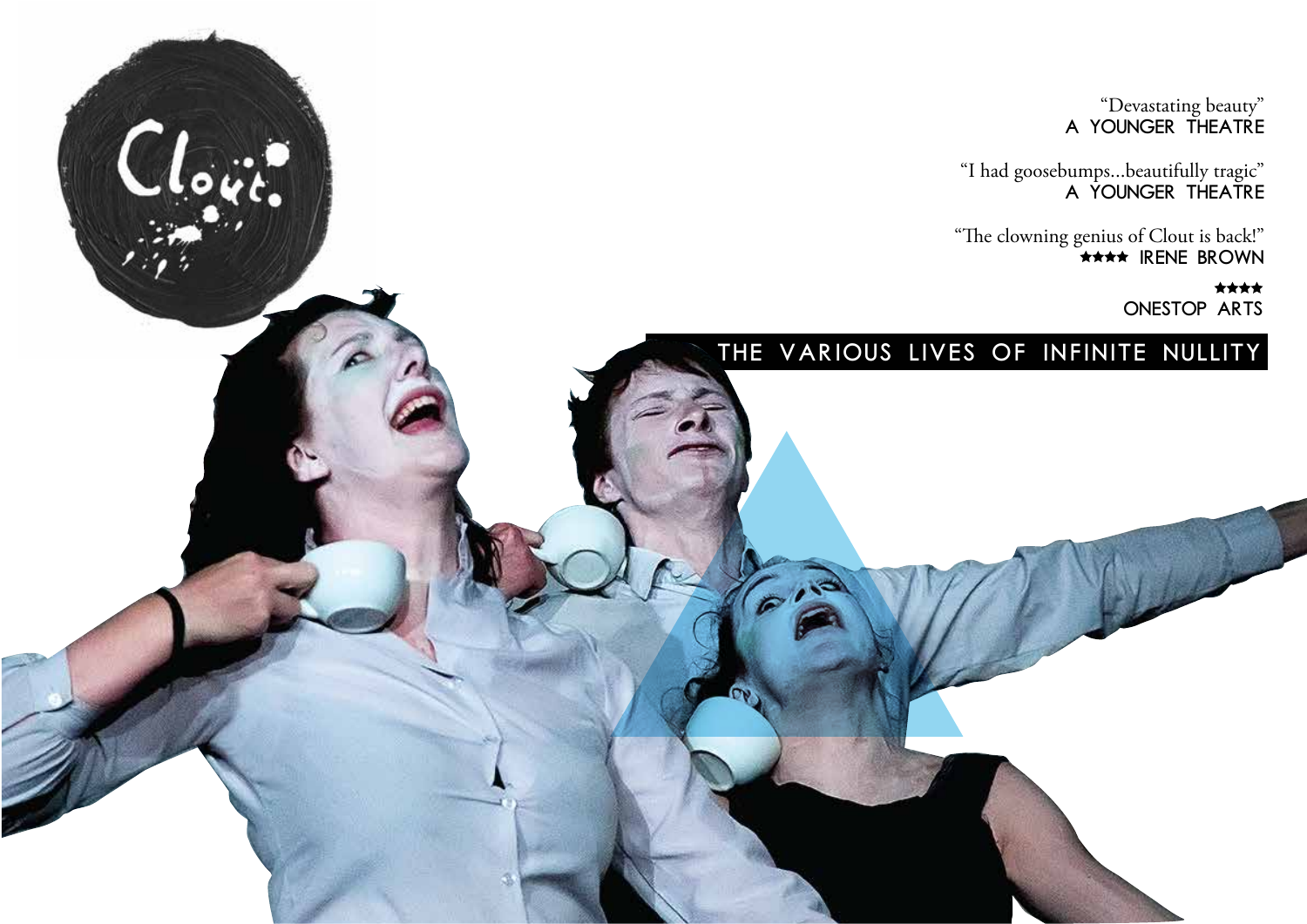## ABOUT

#### THE VARIOUS LIVES OF INFINITE NULLITY TOUR PACK

DURATION 60 minutes WINNER Physical Fest Audience Award 2012 / Onestop Arts Audience Award 2013 NOMINATED Total Theatre Best Emerging Company Award 2012 and 2013

Award-winning Clout Theatre returns with their trademark absurdism and dark-clowning in this physically bold, visually arresting and fiercely ironic piece about human frailty and the essential futility of our lives. Packed with arresting imagery tight physical score and recurring characters, trapped in the afterlife. Clout play with the audience's comfort zone and question "when is it ok for us to laugh?" Find yourself chuckling as a school-girl is repeatedly shot, and grimacing at the joyful simplicity of eating a jam sandwich.

A post-suicide support group meet to reflect upon their lives. Ignoring symptoms of their own deaths, three characters guide us through the strange and disquiet-ing landscape they now inhabit.

A plastic wasteland where domes-tic disputes last thousands of years, death doesn't work and milk-drinking children make the rules. A place of bloodbaths, shopping lists, premature burials and polite tea-drinking.

"Rarely is white face still this genuinely menacing" **EXEUNT** 

"In Clout's hands, the screams may be deafening, but so too are the sighs of reassurance." THE LIST \*\*\*\*

"Vibrant, unnerving and enjoyable with as many laughs as there are winces" BROADWAY BABY \*\*\*\*

"This is the first time in a long time that I've spent an entire performance edgily wondering what might happen next, and it's a real thrill." Total Theatre Magazine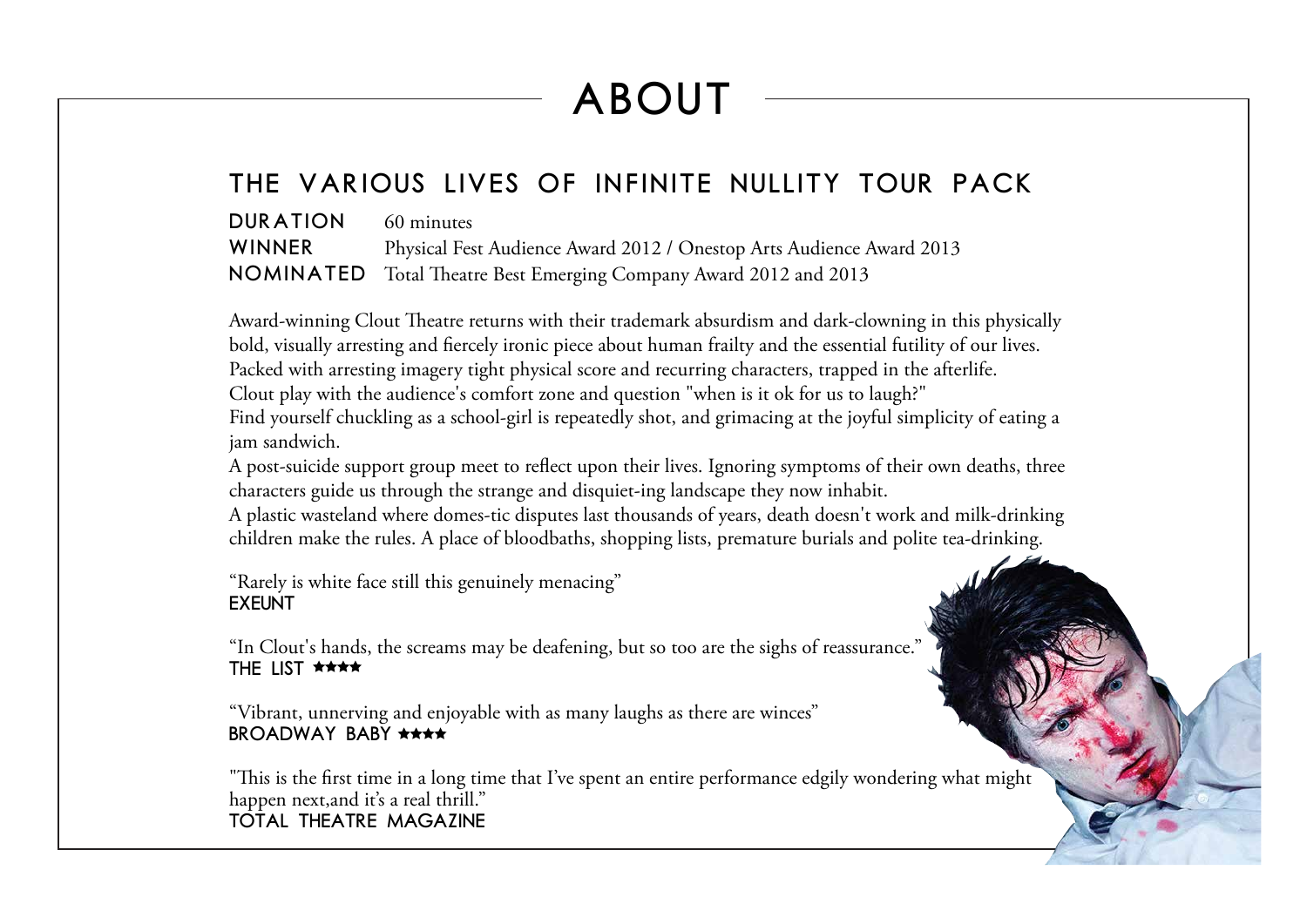### CLOUT THEATRE

Clout Theatre are a Lecoq-trained physical theatre ensemble with members from Russia, France, Turkey and Scotland. A fresh, emerging company, Clout strives to make physically bold theatre. Their work has been described as grotesque, alchemic, violent and urgent. Falling into the realms of absurdism – the company are famous for cutting-up narrative, creating collages of "mash-up may-hem" (The Stage) story-telling.

Clout are young theatre-makers drawn together with an electric energy and playfulness. Resorting to making theatre within grimy spaces has influenced the company's messy style. This 'rough and ready', home-made DIY aesthetic defines Clout's anarchic approach to theatre. Clout's director is based in Turkey and recently the company have been rehears-ing with her through the medium of Skype. This has further influenced the company's aesthetic: celebrat-ing imagery and privileging the visual.

Clout have previously performed at international ven-ues such as Istanbul Municipal Theatre, The Meyerhold Centre in Moscow and throughout the UK includ-ing The North Wall, Unity, Tron, York Theatre Royal, Camden People's Theatre, Battersea Arts Centre – to name a few. Clout have previously been programmed alongside companies such as Forced Entertainment, Song of the Goat, Teatr Zar, Do Theatre, Angela de Castro.

"Vibrant, unnerving and enjoyable with as many laughs as there are winces" BROADWAY BABY

"a young company with bright ideas and the skills to match them" Total Theatre Magazine

"Few groups do absurdity with the wit and flair of Clout" Mary Brennan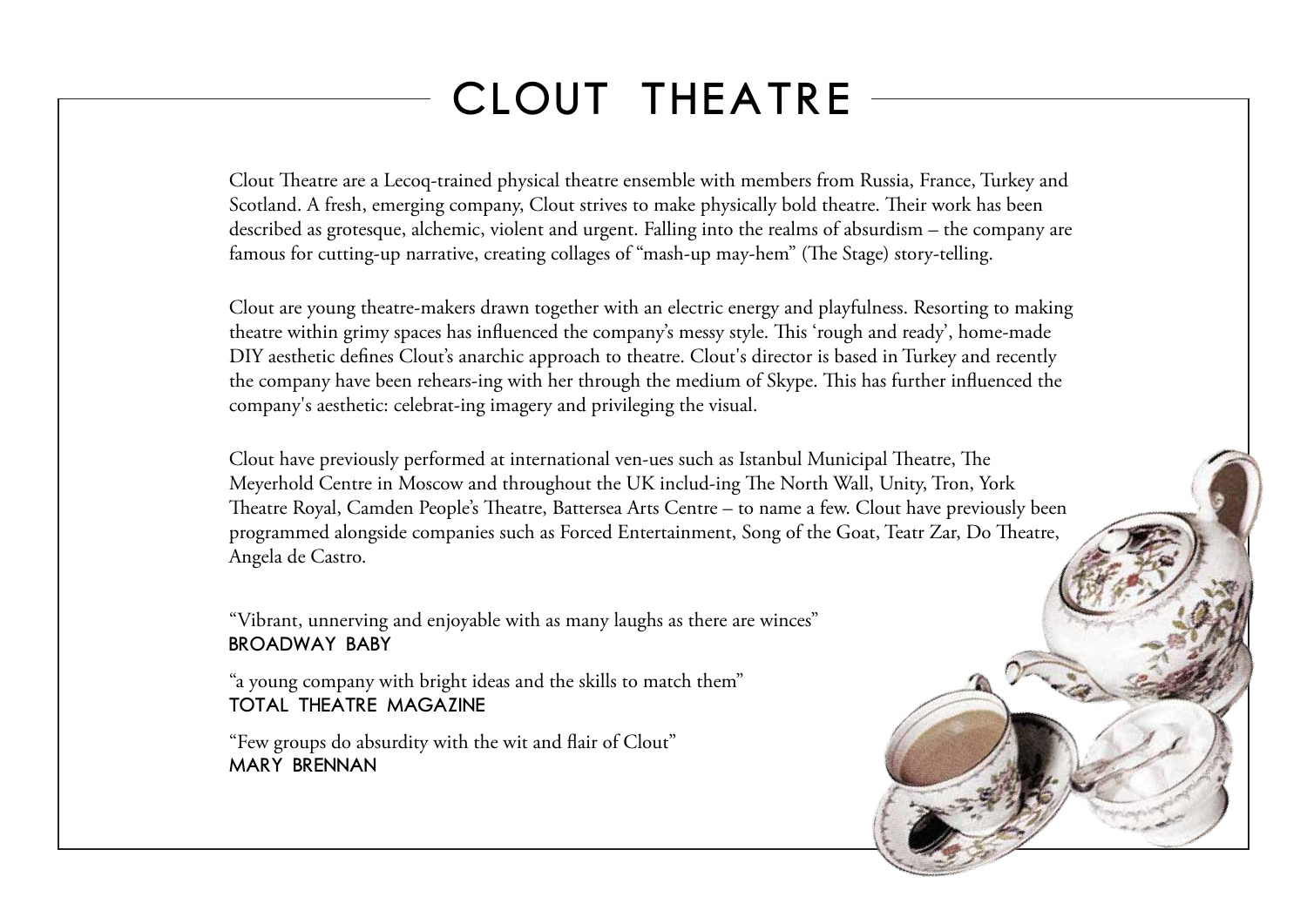### BOOKING DETAILS

Running Time 60 minutes

CASt 3x performers

CREW 1x lighting technician

SPACE Studio theatres. Can be adapted to fit most spaces

TOURING October 2013 onwards. Preferably May 2014

LIGHTING Cold Wash - 1 x 15 amp socket for our pendant light centre stage  $2 \times 13$  amp sockets for florescent lighting (company's own)

SOUND Sound system with mini jack

STAGE End on stage. Minimum 5m x 6m stage space

GET IN/ OUT 15mins either side plus 2 hours cleaning space/ time after the show Company brings own pulley system to hang large plastic sheet

FEES: Fees are negotiated per venue basis